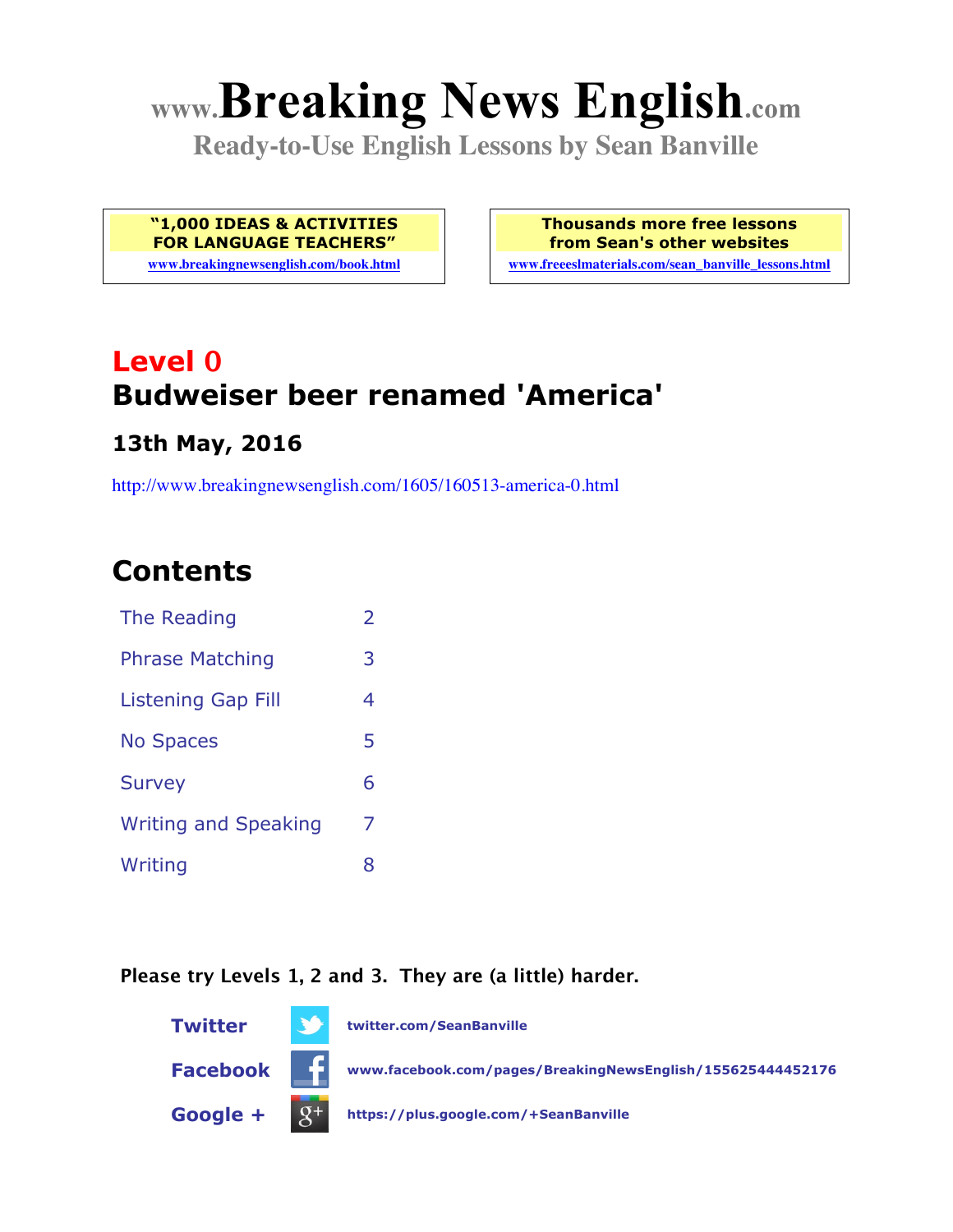### **THE READING**

From http://www.breakingnewsenglish.com/1605/160513-america-0.html

A famous beer is changing its name. The company Anheuser-Busch (AB) will change the name Budweiser to 'America' for six months. Budweiser was the USA's most popular beer, but sales are down. The word 'America' will be in the same font that AB uses for Budweiser. Also, the initials "US" will replace "AB". The new name is part of a new Budweiser campaign. This starts on May 23 and ends with the U.S. elections in November. AB wants people to feel proud of America – both the company and its beer. AB said it always tries hard to show the good things about the USA. Budweiser has been in the USA for 140 years.

Sources: http://www.**wsj.com**/articles/budweiser-to-rebrand-beer-to-america-through-elections-1462924800 http://www.**bbc.com**/news/business-36260352 http://www.**npr.org**/sections/thetwo-way/2016/05/10/477499942/budweiser-will-call-itselfamerica-for-a-limited-time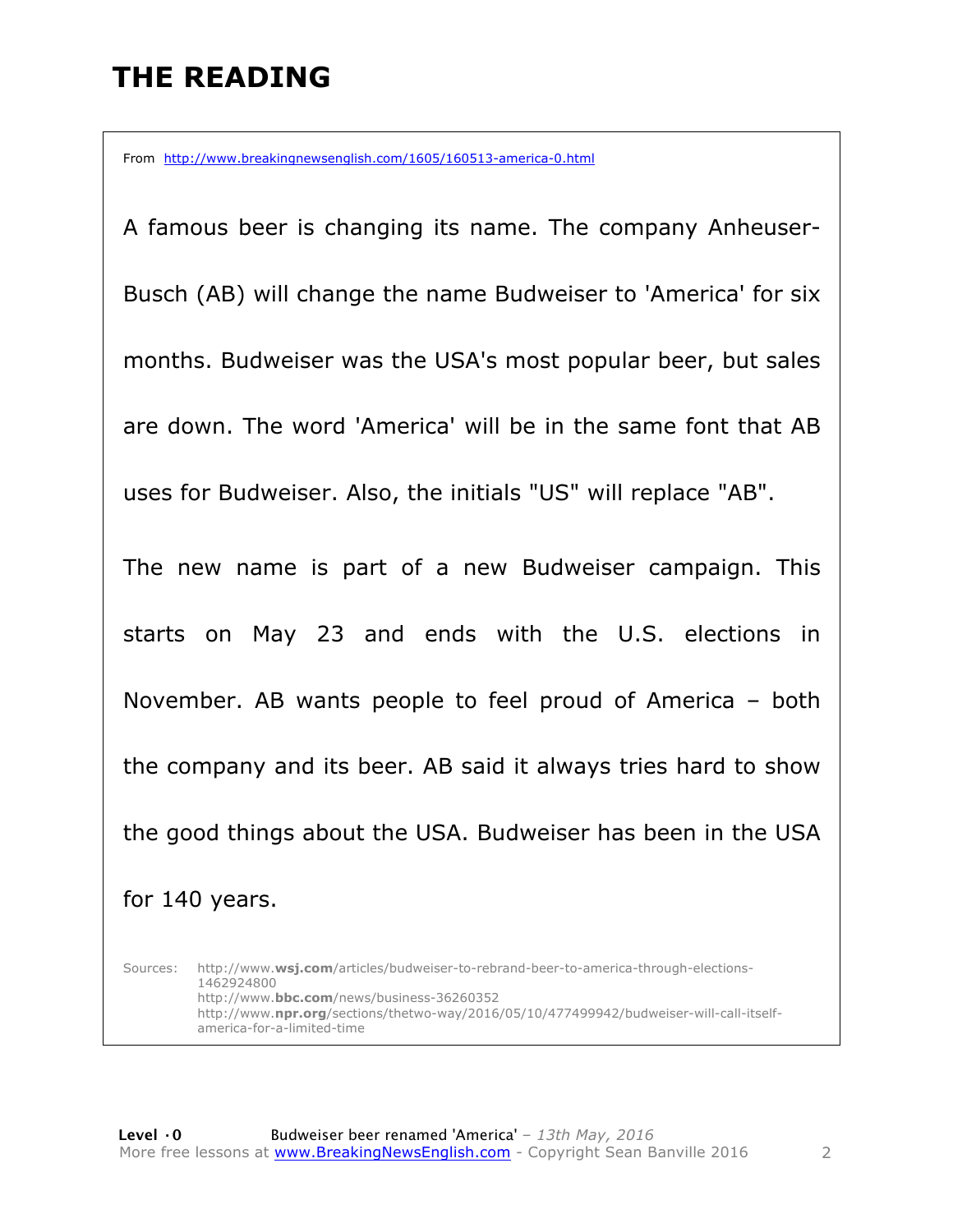### **PHRASE MATCHING**

From http://www.breakingnewsenglish.com/1605/160513-america-0.html

#### **PARAGRAPH ONE:**

| 1. A famous beer is             |    | a. 'America'         |
|---------------------------------|----|----------------------|
| 2. change the name              |    | b. changing its name |
| 3. for six                      |    | c. that AB uses      |
| 4. Budweiser was the USA's most |    | d. Budweiser         |
| 5. sales are                    |    | e. replace "AB"      |
| 6. The word                     | f. | months               |
| 7. the same font                |    | g. down              |
| 8. the initials "US" will       |    | h. popular beer      |
|                                 |    |                      |

#### **PARAGRAPH TWO:**

| 1. The new                       |    | a. proud of America |
|----------------------------------|----|---------------------|
| 2. part of a new Budweiser       |    | b. in November      |
| 3. This starts on                |    | c. tries hard       |
| 4. the U.S. elections            |    | d. campaign         |
| 5. AB wants people to feel       |    | e. for 140 years    |
| 6. both the company              | f. | May $23$            |
| 7. AB said it always             |    | q. and its beer     |
| 8. Budweiser has been in the USA | h. | name                |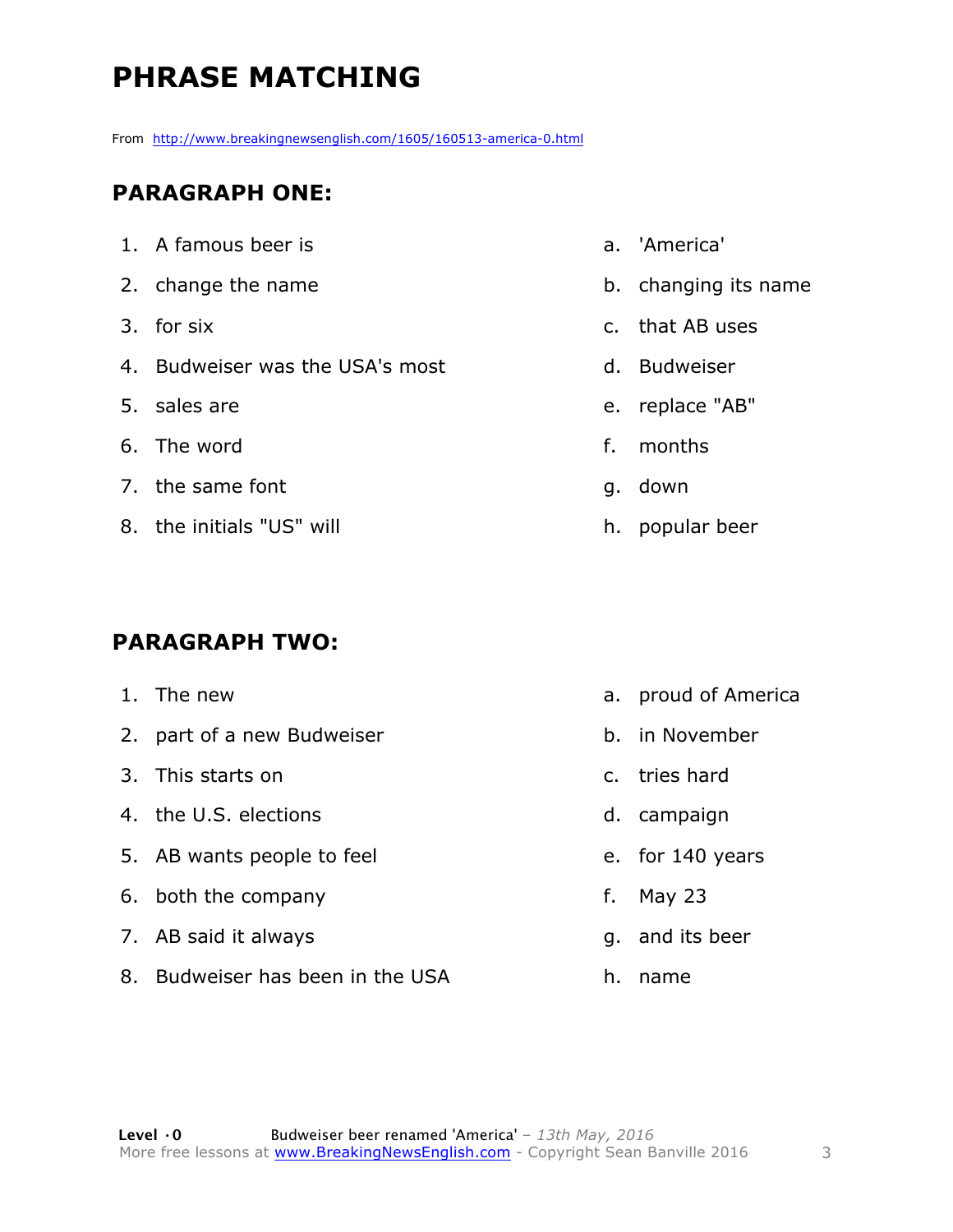### **LISTEN AND FILL IN THE GAPS**

From http://www.breakingnewsenglish.com/1605/160513-america-0.html

| A famous (1) ___________________________ its name. The company    |  |
|-------------------------------------------------------------------|--|
| Anheuser-Busch (AB) (2) ______________________________the name    |  |
| Budweiser to 'America' (3) _______________________. Budweiser     |  |
| was the USA's most popular beer, but (4) _______________________. |  |
|                                                                   |  |
|                                                                   |  |
| replace "AB".                                                     |  |
| The new name (7) ____________________ new Budweiser               |  |
|                                                                   |  |
| U.S. elections in November. AB (9) ______________________ feel    |  |
|                                                                   |  |
|                                                                   |  |
| about the USA. Budweiser (12) __________________________ the USA  |  |
| for 140 years.                                                    |  |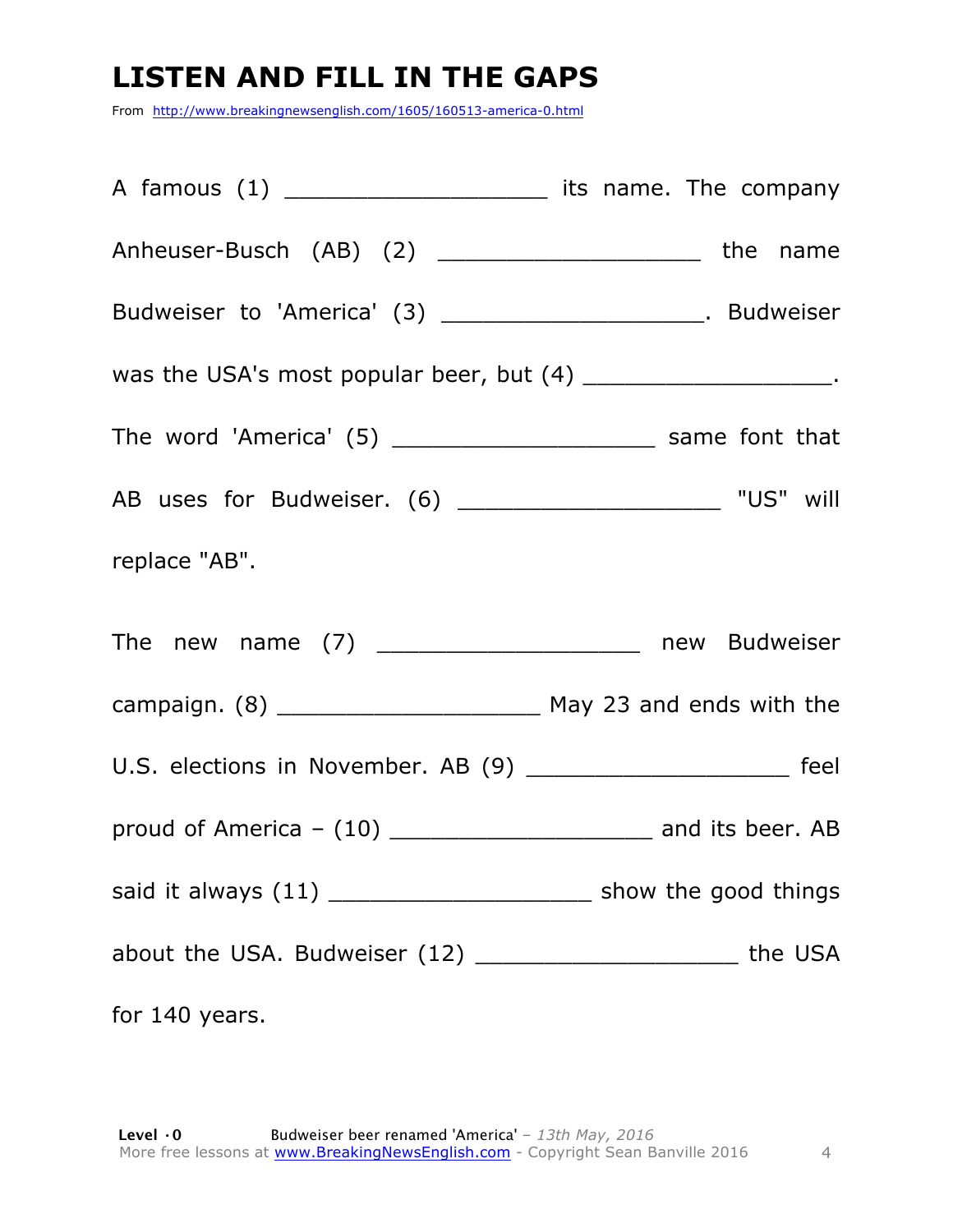## PUT A SLASH ( / ) WHERE THE SPACES ARE

From http://www.breakingnewsenglish.com/1605/160513-america-0.html

Afamousbeerischangingitsname. ThecompanyAnheuser-Busc

h(AB)willchangethenameBudweiserto'America'forsixmonths.Budw

eiserwastheUSA'smostpopularbeer,butsalesaredown.Theword'Ame

rica'willbeinthesamefontthatABusesforBudweiser.Also,theinitials"U

S"willreplace"AB".ThenewnameispartofanewBudweisercampaign.T

hisstartsonMay23andendswiththeU.S.electionsinNovember.ABwan

tspeopletofeelproudofAmerica-boththecompanyanditsbeer.ABsaidi

talwaystrieshardtoshowthegoodthingsabouttheUSA.Budweiserhas

beenintheUSAfor140years.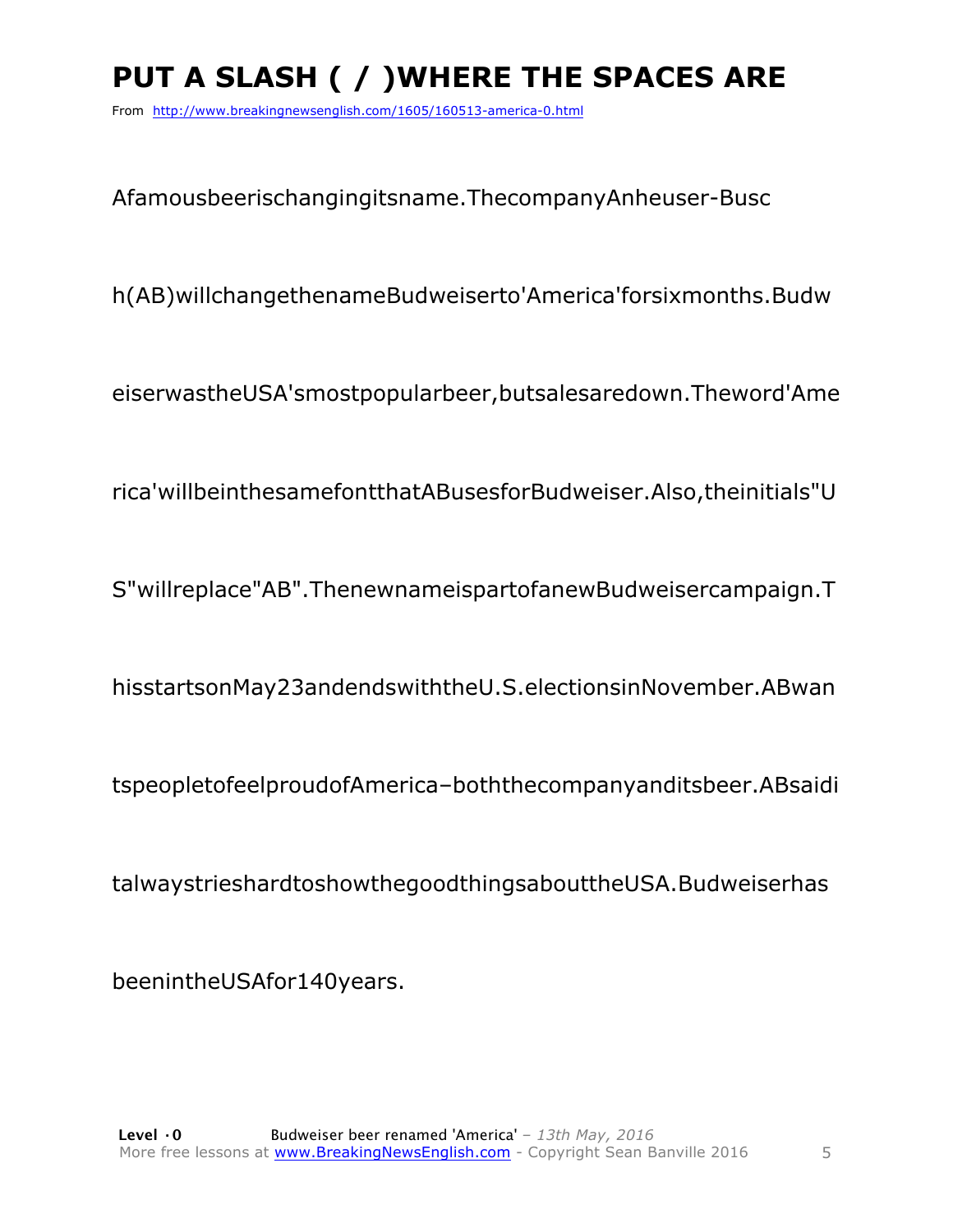### **AMERICA SURVEY**

From http://www.breakingnewsenglish.com/1605/160513-america-4.html

Write five GOOD questions about America in the table. Do this in pairs. Each student must write the questions on his / her own paper.

When you have finished, interview other students. Write down their answers.

|      | STUDENT 1 | STUDENT 2 | STUDENT 3 |
|------|-----------|-----------|-----------|
| Q.1. |           |           |           |
| Q.2. |           |           |           |
| Q.3. |           |           |           |
| Q.4. |           |           |           |
| Q.5. |           |           |           |

- Now return to your original partner and share and talk about what you found out. Change partners often.
- Make mini-presentations to other groups on your findings.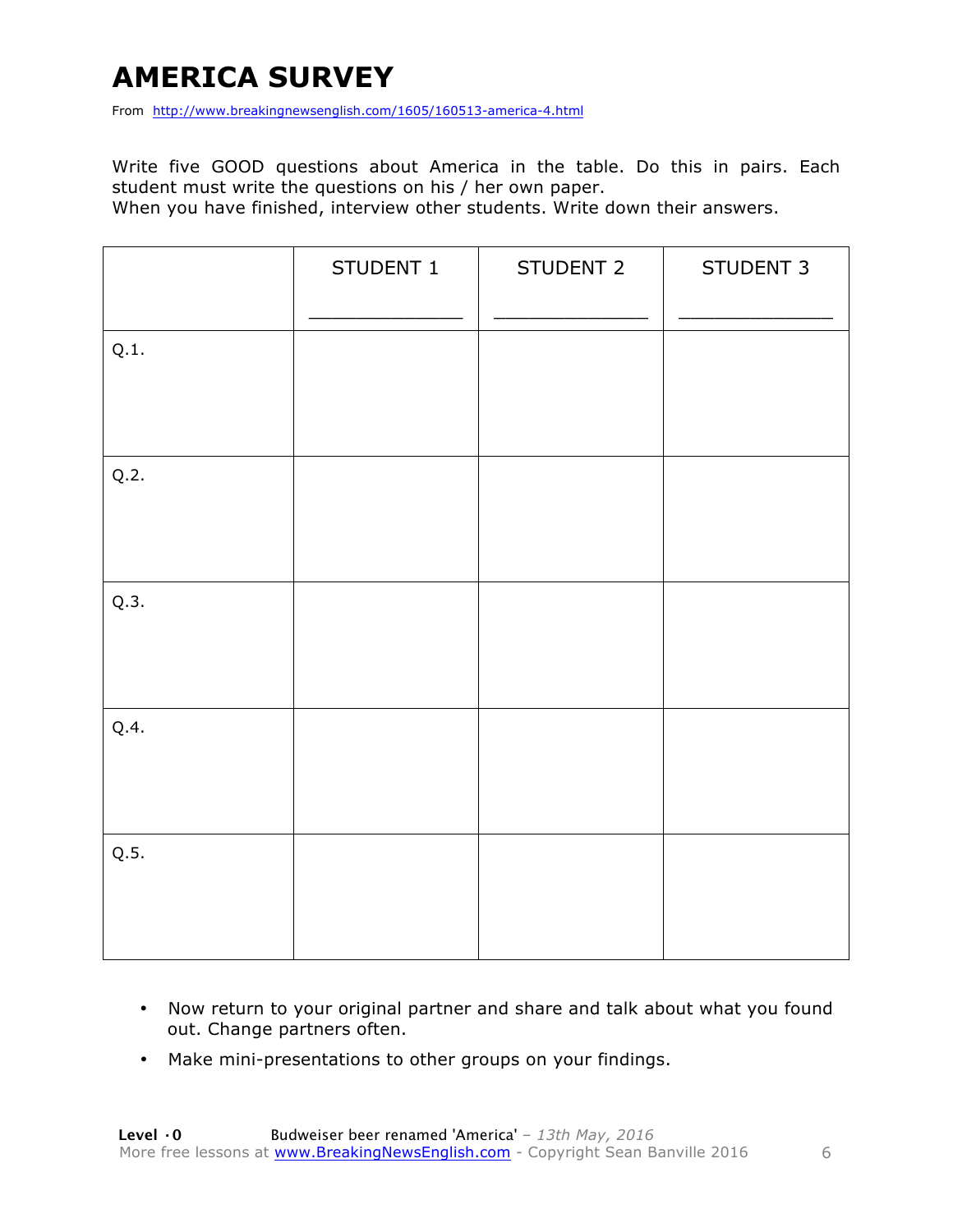### **WRITE QUESTIONS & ASK YOUR PARTNER(S)**

Student A: Do not show these to your speaking partner(s).

| a) |  |  |
|----|--|--|
| b) |  |  |
| c) |  |  |
| d) |  |  |
| e) |  |  |
| f) |  |  |
|    |  |  |

*Budweiser beer renamed 'America' – 13th May, 2016* More free lessons at www.BreakingNewsEnglish.com

### **WRITE QUESTIONS & ASK YOUR PARTNER(S)**

-----------------------------------------------------------------------------

Student B: Do not show these to your speaking partner(s).

| a) |                                          |  |  |
|----|------------------------------------------|--|--|
| b) | <u> 1980 - Jan Barbara Barat, manala</u> |  |  |
| c) |                                          |  |  |
| d) |                                          |  |  |
| e) |                                          |  |  |
| f) |                                          |  |  |
|    |                                          |  |  |